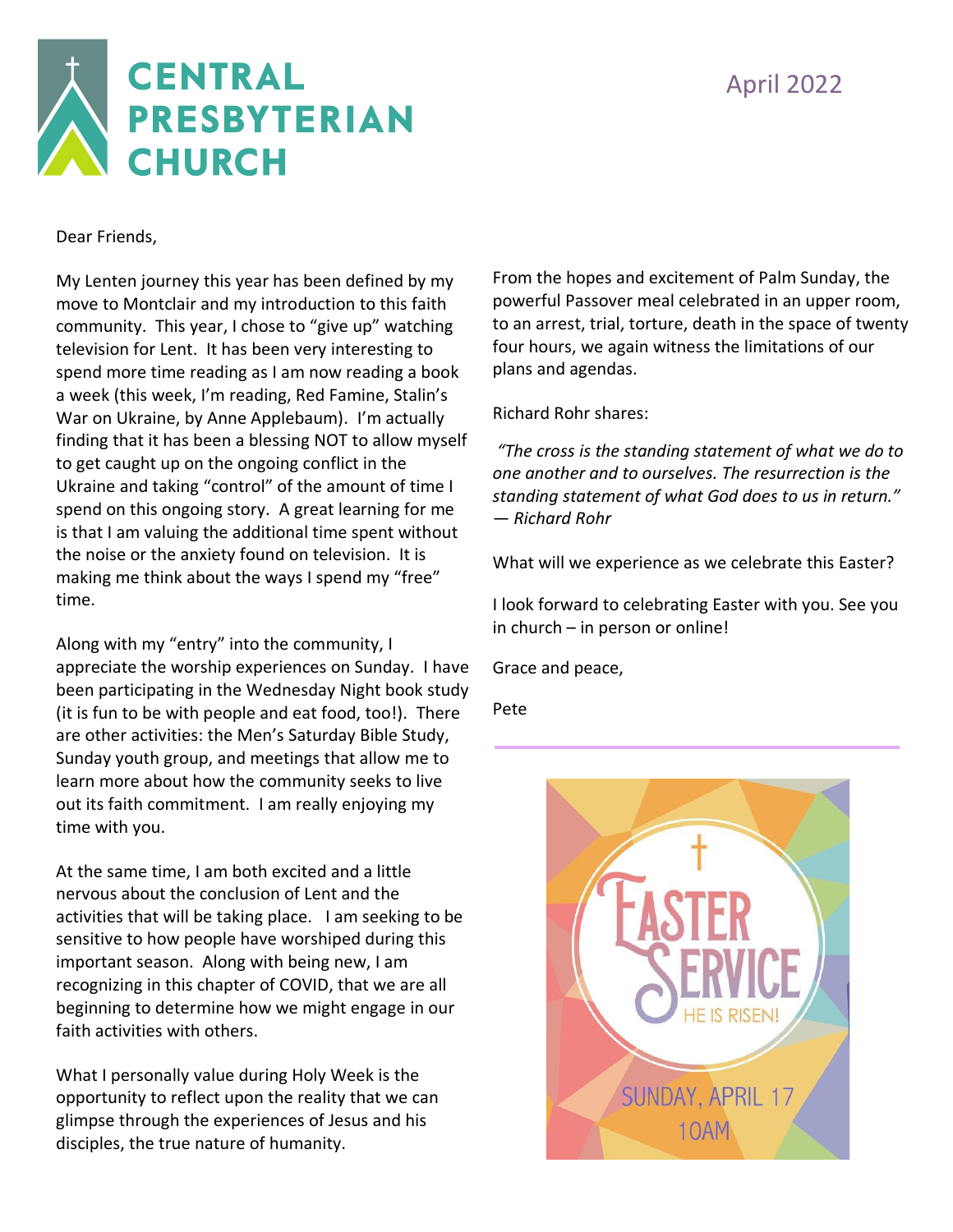### Easter Holy Week

This year we will hold all of our Easter Holy Week services on the Central Presbyterian Church campus. Services will be in-person and online. We look forward to worshiping together with you.

> Palm Sunday April 10 10 am Worship - Sanctuary

> Maundy Thursday April 14 7 pm Worship – Grace Hall

Good Friday April 15 7 pm Worship - Sanctuary

Easter Sunday April 17 10 am Worship - Sanctuary



(Photo: A vase of flowers atop the April calendar.)

#### Easter: The Week That Changed the World

"The cross is the banner of what we do to one another and to God. The resurrection is the banner of what God does to us in return.

Easter is the announcement of God's perfect and final victory." - Richard Rohr



Easter Egg Hunt Saturday, April 9, 2022  $2 - 4$  pm

Our 123Kids/Outreach Committee has outdone themselves planning an amazing Easter egg hunt. Registration has already filled up with 100 children and their families planning to attend. *Please – if you wanted to RSVP and didn't get a chance, email Christina (below) for a "pass".*

Event Fun Includes:

- Egg hunt (ages  $0-5$ , and  $6-12$ )
- Face painters
- Balloon animals
- Bouncy house
- Photo booth
- Coffee/treats

Thank you to the many volunteers supporting this hands-on day of family joy and play!

Contact: Christina Cattell at [ccurtiscattell@gmail.com](mailto:ccurtiscattell@gmail.com)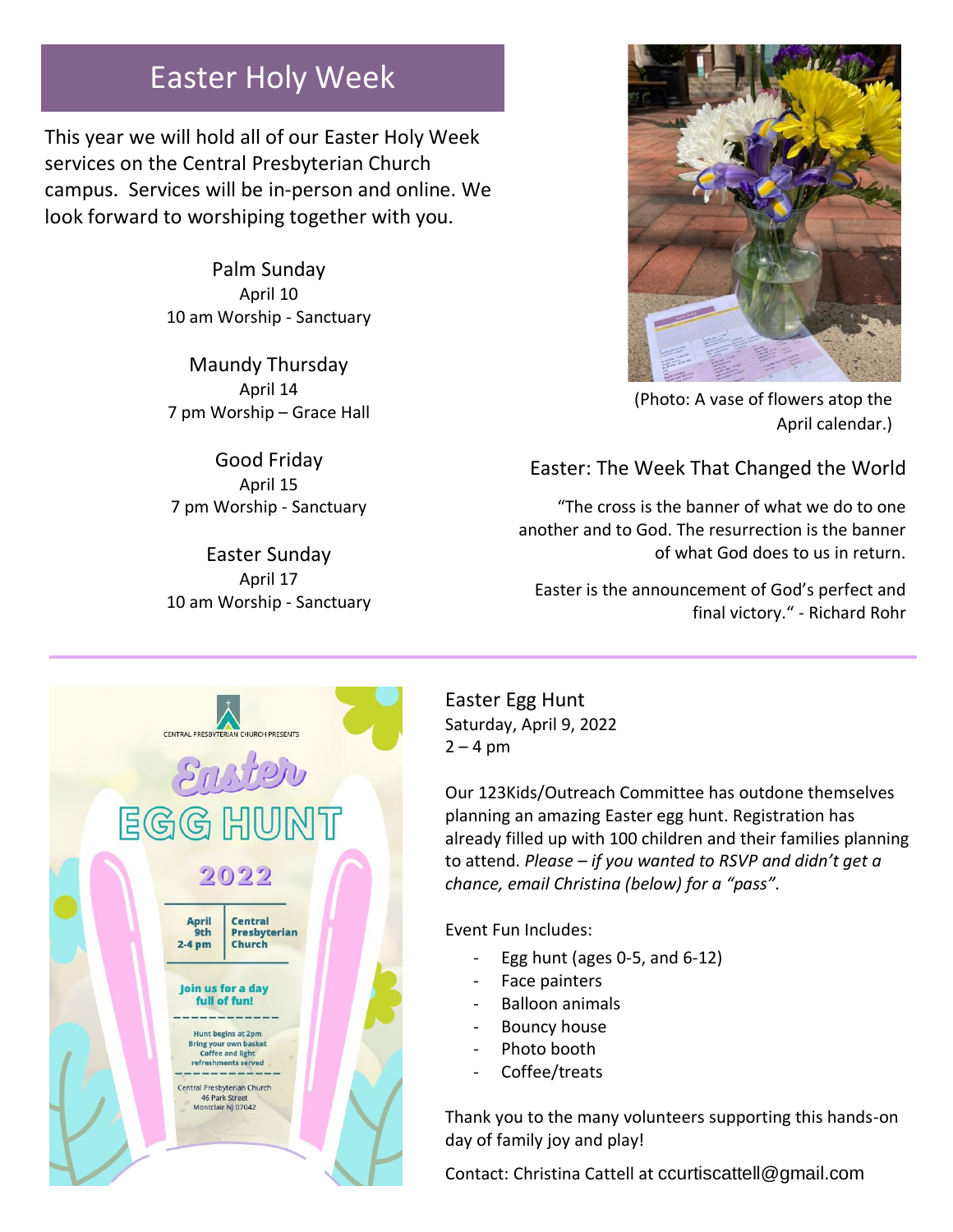### Faith & Fellowship



**SUNDAY** 

**SCHOOL** 

#### YOUTH GROUP

1<sup>st</sup> and 3<sup>rd</sup> Sundays (this month no 2<sup>nd</sup> date due to Easter Sunday) April 3rd, 5:30 – 7 pm All middle and high school youth are welcome. Program contact: Carolyn Buck – goulderbuck@verizon.net

#### SUNDAY SCHOOL

Sundays after Time with Young Disciples (10:15 am) Kindergarten through fifth graders are invited to a volunteer-led lesson with an activity during the church service. Follow the leader through to the colorful classroom in the Education Building. Program contact: Carolyn Buck – goulderbuck@verizon.net





#### COMMUNITY MOVEMENT PROJECT

Spring Session 1: March 8th – April 12th (7 classes) Spring Session 2: April  $26<sup>th</sup>$  – June 7th, 2022 (7 classes) Tuesdays, 10-11 am Pilates/Barre Blend with Erin, in-person. Suggested Donation: \$140 (\$20/class) Register and More Info: [www.communitymovementproject.org](http://www.communitymovementproject.org/)

#### MEN'S BIBLE STUDY

Saturdays, April 2<sup>nd</sup> and 16<sup>th</sup> at 8 am Program contact: Contact Scott Osborne at 201-704-2510 or [scott.osborne@verizon.net](mailto:scott.osborne@verizon.net)

## April Birthdays

- 6 Lon Hoyt
- 7 Cecil Mitchell
- 8 Don Waisanen Tom White
- 10 Kim O'Hare
- 11 Aubin Ames
- 18 Christina Cattell
- 21 Max Sneden
- 22 Ron Naspo
- 26 Katie Dancy
- 29 Ellie Cattell
- 30 Charlotte Eveleth



The Central Church Steeple is illuminated in April, her birthday month, in loving memory of Mary Wood.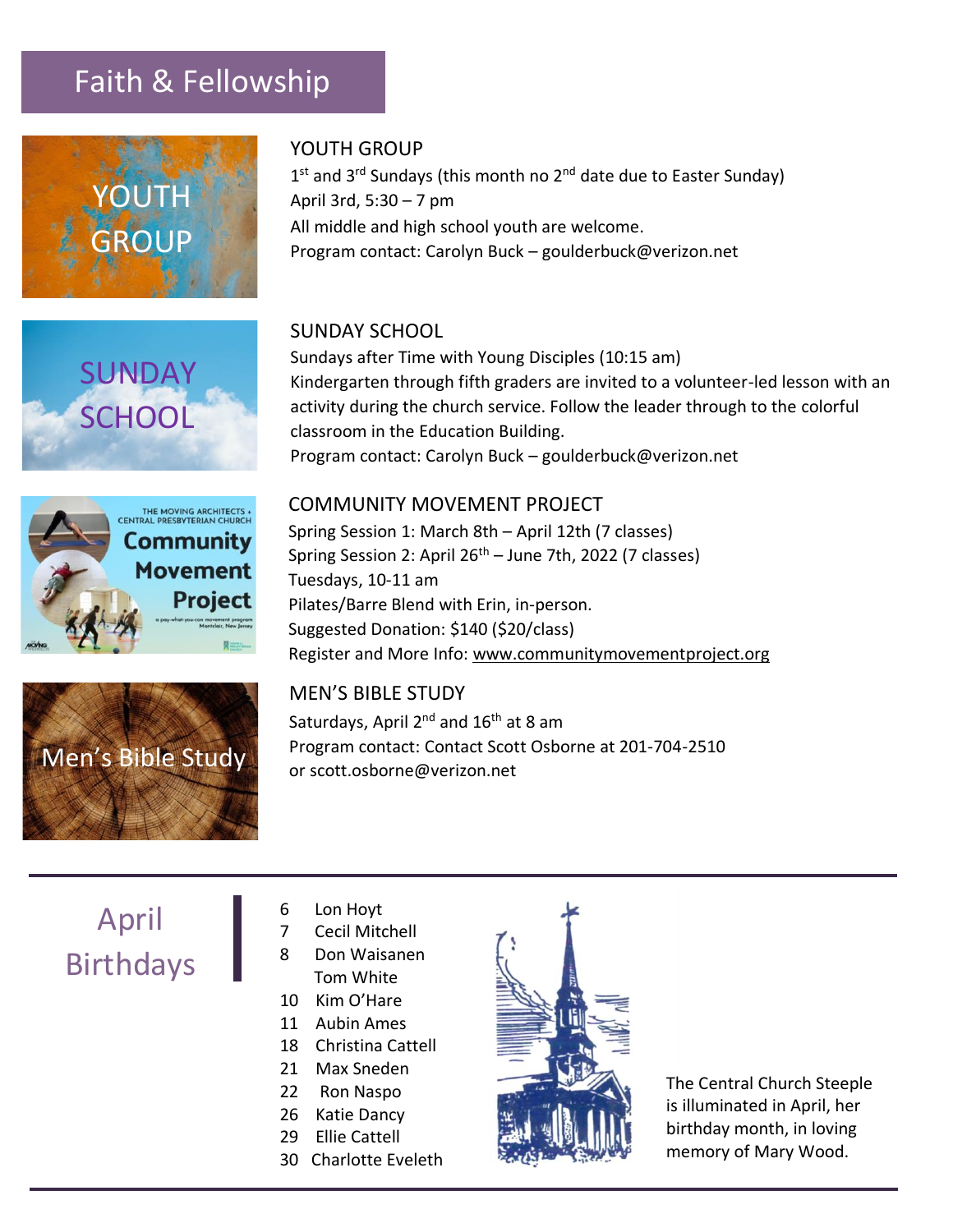# April 2022

| <b>Sunday</b>                                                                                                          | <b>Monday</b>           | <b>Tuesday</b>                                                                                                                                               | Wednesday                                      | <b>Thursday</b>                                                                                                           | <b>Friday</b>                                                                              | <b>Saturday</b>                                                                          |
|------------------------------------------------------------------------------------------------------------------------|-------------------------|--------------------------------------------------------------------------------------------------------------------------------------------------------------|------------------------------------------------|---------------------------------------------------------------------------------------------------------------------------|--------------------------------------------------------------------------------------------|------------------------------------------------------------------------------------------|
|                                                                                                                        |                         |                                                                                                                                                              |                                                |                                                                                                                           | 1                                                                                          | $\mathbf 2$<br>8:00 AM<br>Men's Bible<br>Study<br>11:00 AM -<br>1:00 PM Egg<br>Hunt Prep |
| $\vert$ 3<br>10:00 AM Worship<br>w/Lord's Supper<br>5:30 PM - 7:00 PM<br>Youth Group<br>6:30 PM - 8:00 PM<br><b>AA</b> | $\overline{\mathbf{4}}$ | 5<br>10:00 AM - 11:00<br><b>AM Community</b><br>Movement Project<br>6:00 PM Christian Personnel<br>Ed. Committee<br>meeting                                  | 6<br>$7:30 \text{ PM}$<br>Committee<br>meeting | 7<br>7:30 PM Choir<br>Rehearsal                                                                                           | 8                                                                                          | $\overline{9}$<br>$2:00$ PM -<br>4:00 PM<br>Easter Egg<br><b>Hunt</b>                    |
| 10<br><b>Palm Sunday</b><br>10:00 AM Worship<br>w/Sunday School<br>6:30 PM - 8:00 PM AA                                | 11                      | 12<br>$9:30$ AM - 11:30<br><b>AM Database</b><br>Meeting<br>10:00 AM - 11:00<br><b>AM Community</b><br><b>Movement Project</b><br>7:00 PM Session<br>Meeting | $\vert$ 13                                     | 14<br>Maundy<br>Thursday<br>$1:00$ PM - $6:30$<br><b>PM Red Cross</b><br><b>Blood Drive</b><br>7:00 PM Worship<br>Service | 15<br>Good<br>Friday<br><b>Office</b><br>closed<br>$7:00 \text{ PM}$<br>Worship<br>Service | 16<br>8:00 AM<br>Men's Bible<br>Study                                                    |
| $\overline{17}$<br><b>Easter Sunday</b><br>10:00 AM Worship<br>w/Sunday School<br>6:30 PM - 8:00 PM AA                 | 18                      | 19<br>8:00 PM Worship<br>Committee<br>meeting                                                                                                                | 20                                             | 21                                                                                                                        | 22                                                                                         | 23                                                                                       |
| 24<br>10:00 AM Worship<br>w/Sunday School<br>6:30 PM - 8:00 PM AA                                                      | 25                      | 26<br>10:00 AM - 11:00<br><b>AM Community</b><br>Movement Project 7:00 PM<br>7:30 PM<br>Communication<br>Spiritual Outreach                                  | 27<br><b>Deacons</b><br>meet                   | 28<br>7:30 PM Choir<br>Rehearsal                                                                                          | 29                                                                                         | 30                                                                                       |